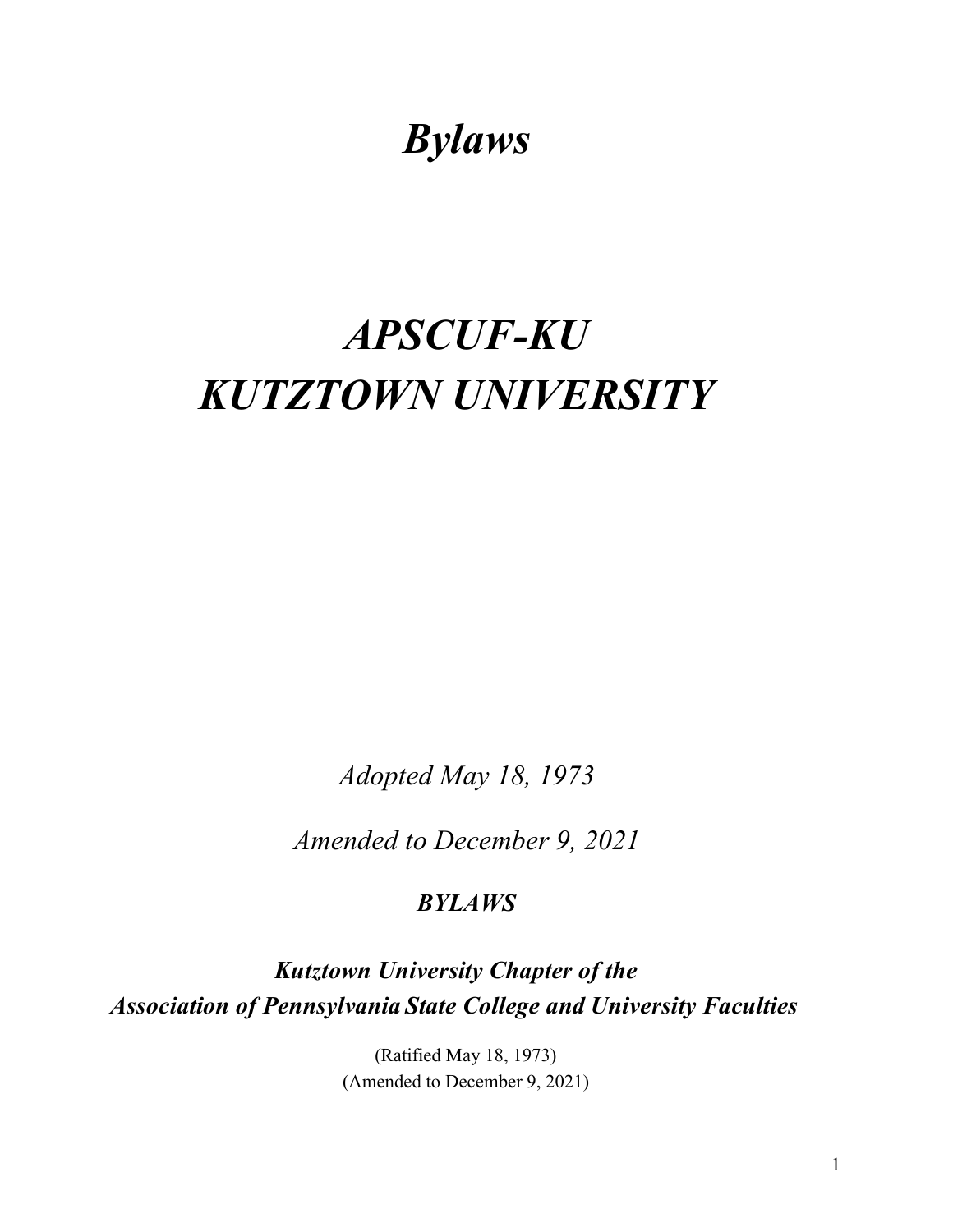#### **ARTICLE I - NAME**

The name of this organization shall be the Kutztown University Chapter of the Association of Pennsylvania State College and University Faculties (a.k.a. APSCUF-KU).

#### **ARTICLE II - PURPOSE**

- Section 1. To promote the interests and advocate the general welfare of Kutztown University and its faculty and coaches.
- Section 2. To implement the Collective Bargaining Agreements between the Commonwealth and APSCUF-KU in order to guarantee fair and equal treatment of faculty and coaches.

#### **ARTICLE III - MEMBERSHIP AND DUES**

- Section 1. Active Membership is available to all faculty and coaches at Kutztown University. Only active members may vote on APSCUF-KU matters.
- Section 2. Dues are set by the Legislative Assembly of State APSCUF.

#### **ARTICLE IV - OFFICERS**

Section 1. The elected Officers of APSCUF-KU shall be: President, Vice President, Secretary, and Treasurer. President and Secretary shall be elected in even-numbered years for twoyear terms. Vice President and Treasurer shall be elected in odd-numbered years for twoyear terms. Officers shall assume office on June 1 with the exception of the Treasurer whose term shall begin on July 1.

Section 2. Duties of Officers

- a. The President shall
	- 1. preside at all meetings of APSCUF-KU, the Representative Council, and the Executive Committee.
	- 2. call general membership meetings of APSCUF-KU as necessary.
	- 3. prepare the agenda for meetings of the APSCUF-KU general membership, the Representative Council, and the Executive Committee.
	- 4. appoint chairpersons & members of all standing and ad hoc committees, subject to ratification by the Representative Council.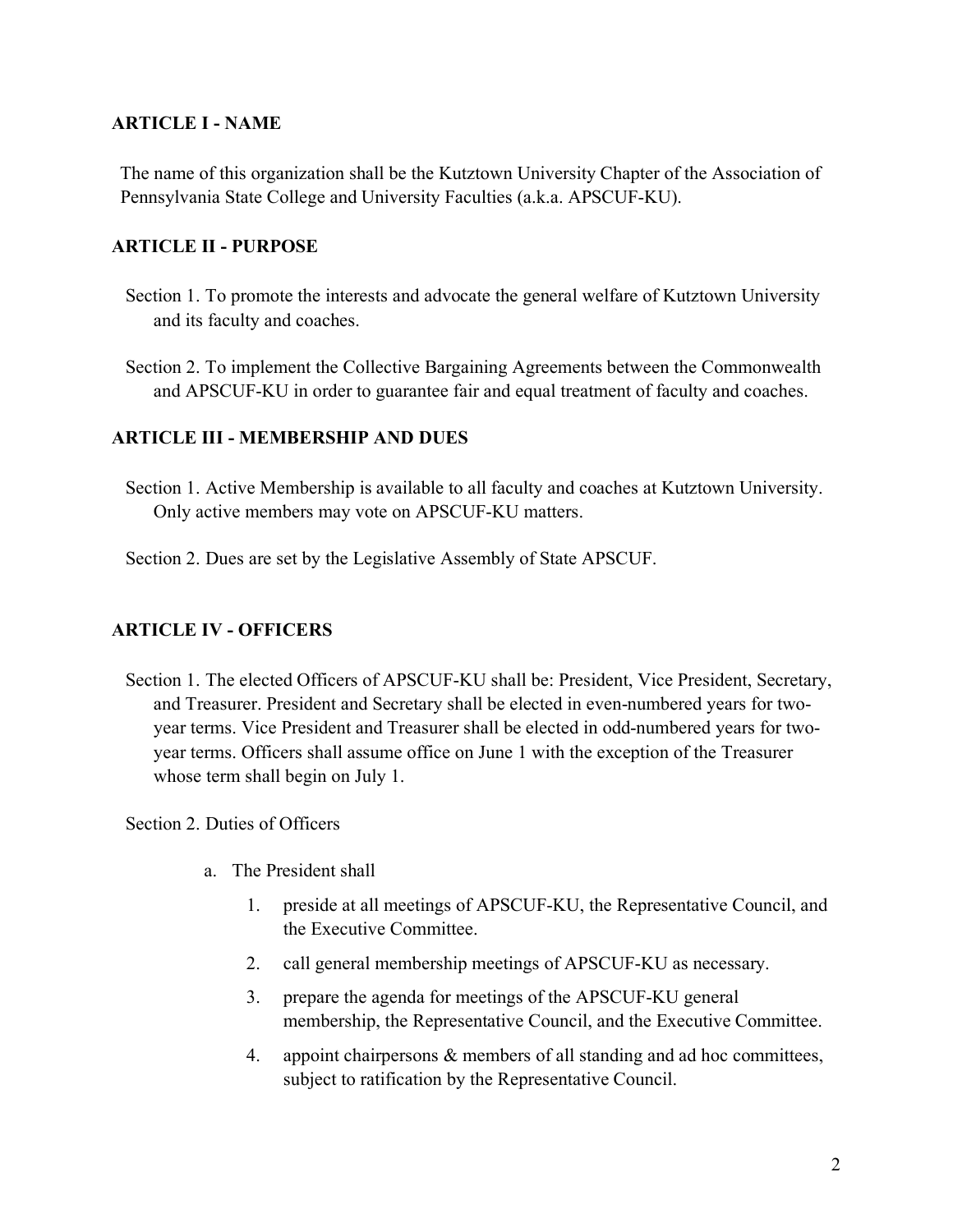- 5. appoint APSCUF-KU representatives to all other committees subject to the ratification of the Representative Council.
- 6. be an ex-officio member of all committees except the Nominations and Elections Committee.
- 7. be responsible for the general implementation of all decisions of the Representative Council.
- 8. designate Alternate Delegates to attend specific meetings of the Legislative Assembly when Delegates will not be able to attend.
- 9. represent or designate representation of APSCUF-KU at official meetings and functions.
- 10. serve a term as delegate to the APSCUF Legislative Assembly. This particular delegate term begins June 1 rather than September 1.
- 11. serve as the university's representative on the state negotiations committee.
- 12. be responsible for the regular publication of the newsletter.
- b. The Vice President shall
	- 1. assume all duties of the President in case of absence or disability of the President.
	- 2. serve as the President's designee at the request of the President.
	- 3. prepare agenda, schedule, and serve as Chair of and Spokesperson for local Meet and Discuss.
	- 4. succeed to the presidency in the event that the President leaves office.
	- 5. serve as an alternate delegate to the APSCUF Legislative Assembly.
	- c. The Secretary shall
		- 1. keep accurate minutes of the general membership meetings of APSCUF-KU, the Representative Council, and the Executive Committee.
		- 2. assist the President with correspondence and campus communications when appropriate.
		- 3. serve as signatory for APSCUF-KU accounts in the absence of The Treasurer.
		- 4. serve as an alternate delegate to the APSCUF Legislative Assembly.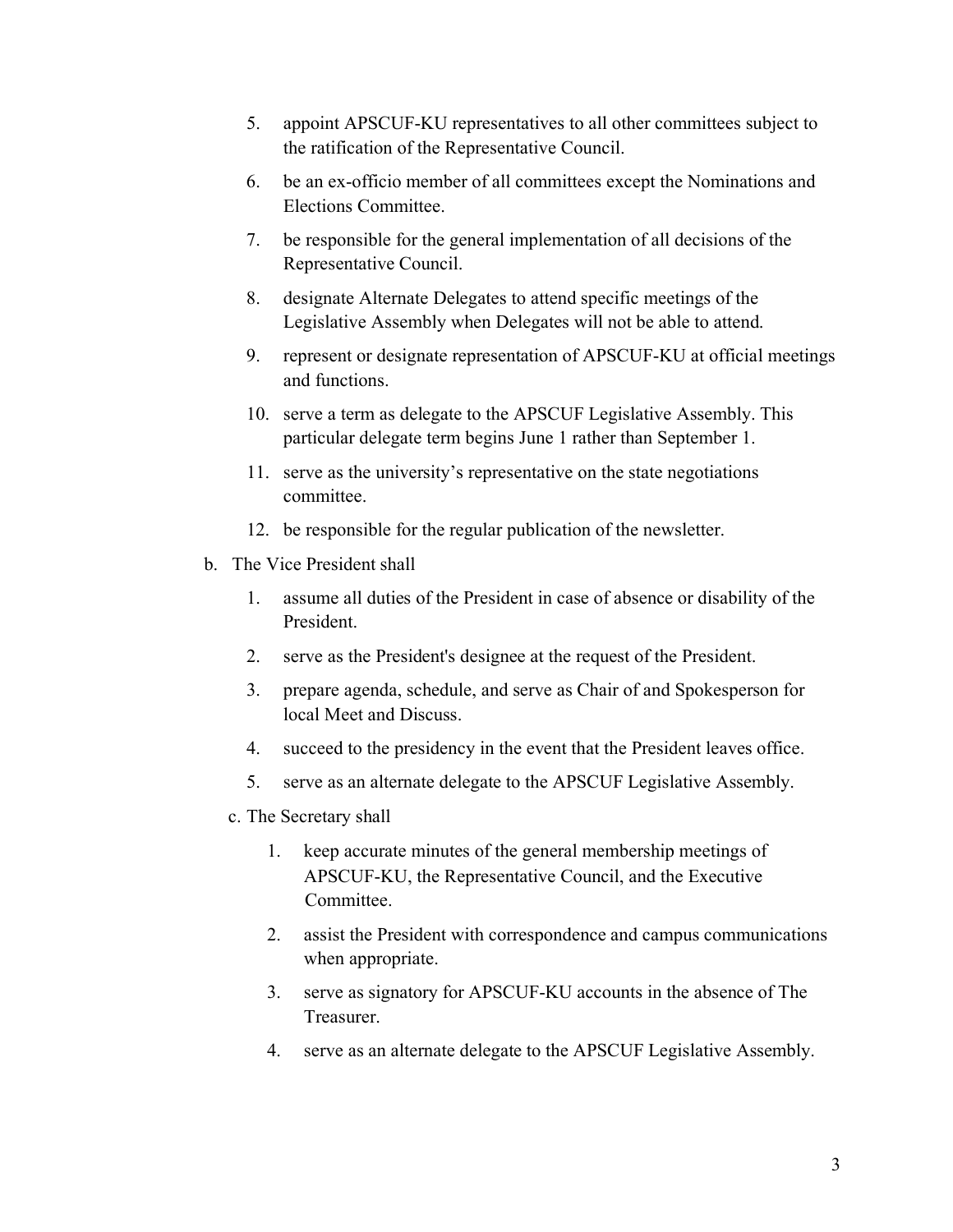- d. The Treasurer shall
	- 1. obtain authorization of the Representative Council and/or the Executive Committee as appropriate.
	- 2. keep accurate financial records and present regular financial reports to the Executive Committee and Representative Council.
	- 3. submit for approval by the Representative Council an annual budget prepared by the Budget Committee.
	- 4. serve as an alternate delegate to the APSCUF Legislative Assembly.
- Section 3. Whenever a vacancy occurs in the office of Vice President, Secretary, or Treasurer, a special election will be held to fill the office for the remainder of the term.
- Section 4. In the event that both the president and vice-president are unable to perform the duties of the Presidency, the following succession of officers will temporarily fill that office until the special election is held.
	- 1. Secretary
	- 2. Treasurer
	- 3. Delegates in order of their years of service as members of the executive committee
- Section 5. APSCUF-KU Members who are serving as administrators are ineligible to hold an APSCUF-KU office.

#### **ARTICLE V - APSCUF-KU REPRESENTATIVE TO THE UNIVERSITY SENATE**

- Section 1. By virtue of provisions in the University Governance structure APSCUF-KU shall have a representative in the University Senate.
- Section 2. The APSCUF-KU Representative to the University Senate shall be elected by and from the general membership of APSCUF-KU for a two- year term.
- Section 3. By virtue of election as the APSCUF-KU representative to the University Senate, he/she shall be a member of the Representative Council and the APSCUF-KU Executive Committee.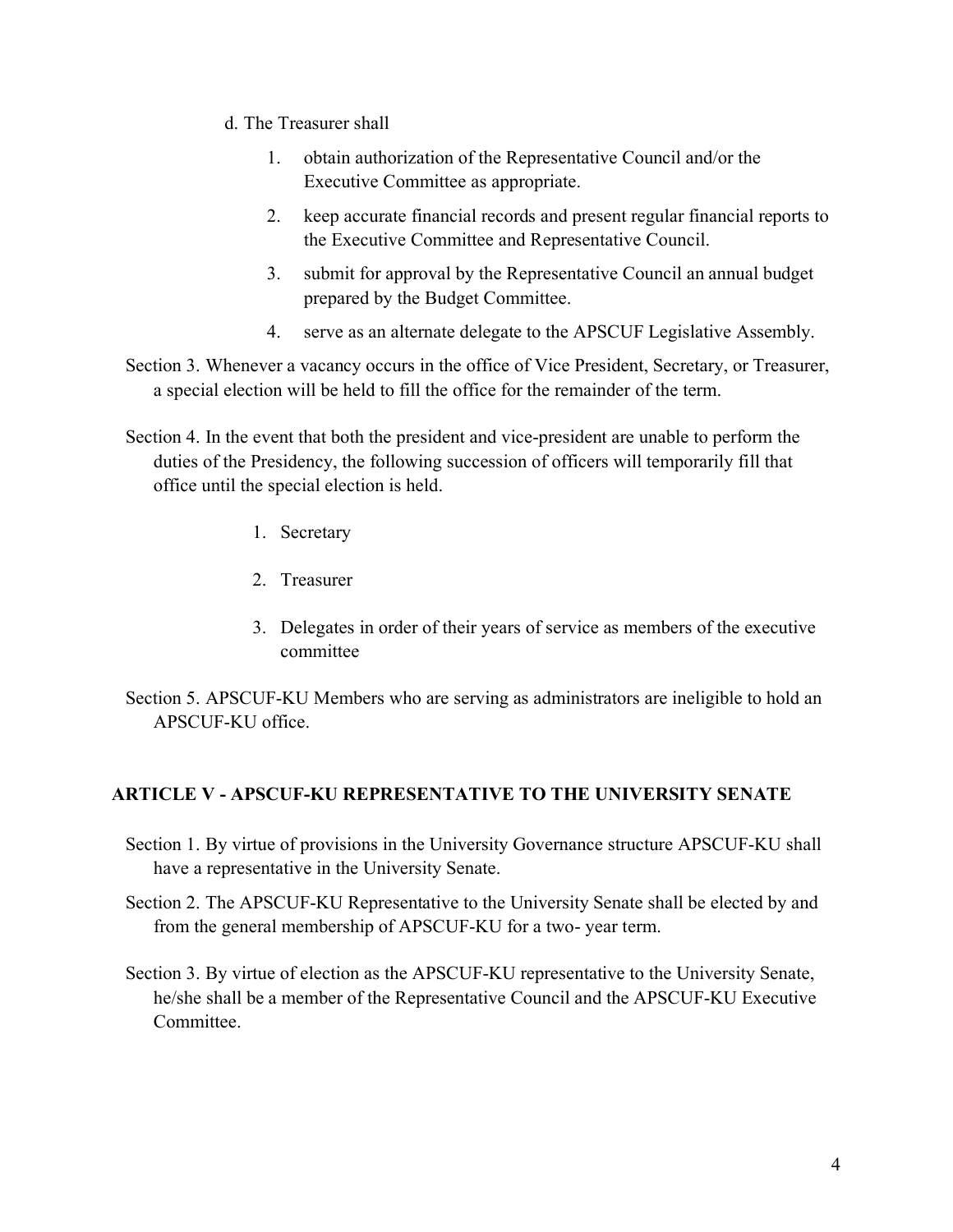- Section 4. It shall be the duty of the APSCUF-KU Representative to the University Senate, to report to the Representative Council and the Executive Committee on Senate deliberations, and to maintain liaison between the Representative Council and the University Senate.
- Section 5. APSCUF-KU Members who are serving as administrators are ineligible to serve as APSCUF-KU representative to the University Senate.

## **ARTICLE VI - DELEGATES**

Section 1. The number of Delegates to the APSCUF Legislative Assembly is based on APSCUF-KU membership as specified in the State APSCUF Bylaws. The number of Alternate Delegates shall not exceed the number of Delegates. The Coach President will serve as Delegate to the Assembly and the Coach Vice-President and Coach Alternate will serve as Alternate Delegates to the Assembly.

Section 2. Delegates and alternate delegates shall be elected for two-year terms.

Section 3. By virtue of his/her office, the President shall be a Delegate and the Vice President, Secretary and Treasurer shall be Alternate Delegates. Other Delegates and Alternate Delegates shall be elected at those times when the terms of incumbents expire. Delegates and Alternate Delegates shall assume office on September 1 with the exception of the President whose term begins June 1.

Section 4. Duties of Delegates and Alternate Delegates

- a. Delegates as voting members of the Legislative Assembly, Representative Council, and Executive Committee are expected to participate in the work of these bodies.
- b. Alternate Delegates are expected to attend meetings of the Legislative Assembly when so requested by the APSCUF-KU President, as well as participate as voting members in all meetings of the Representative Council and non-voting members of Executive Committee.

## **ARTICLE VII - RECALL**

Section 1. Any Officer, Delegate or Alternate Delegate shall be subject to recall from office by the Representative Council upon presentation to the Executive Committee of a petition requesting such, signed by 25% of the members of the Representative Council. The petition shall be reviewed for validity by the Executive Committee which shall schedule a vote on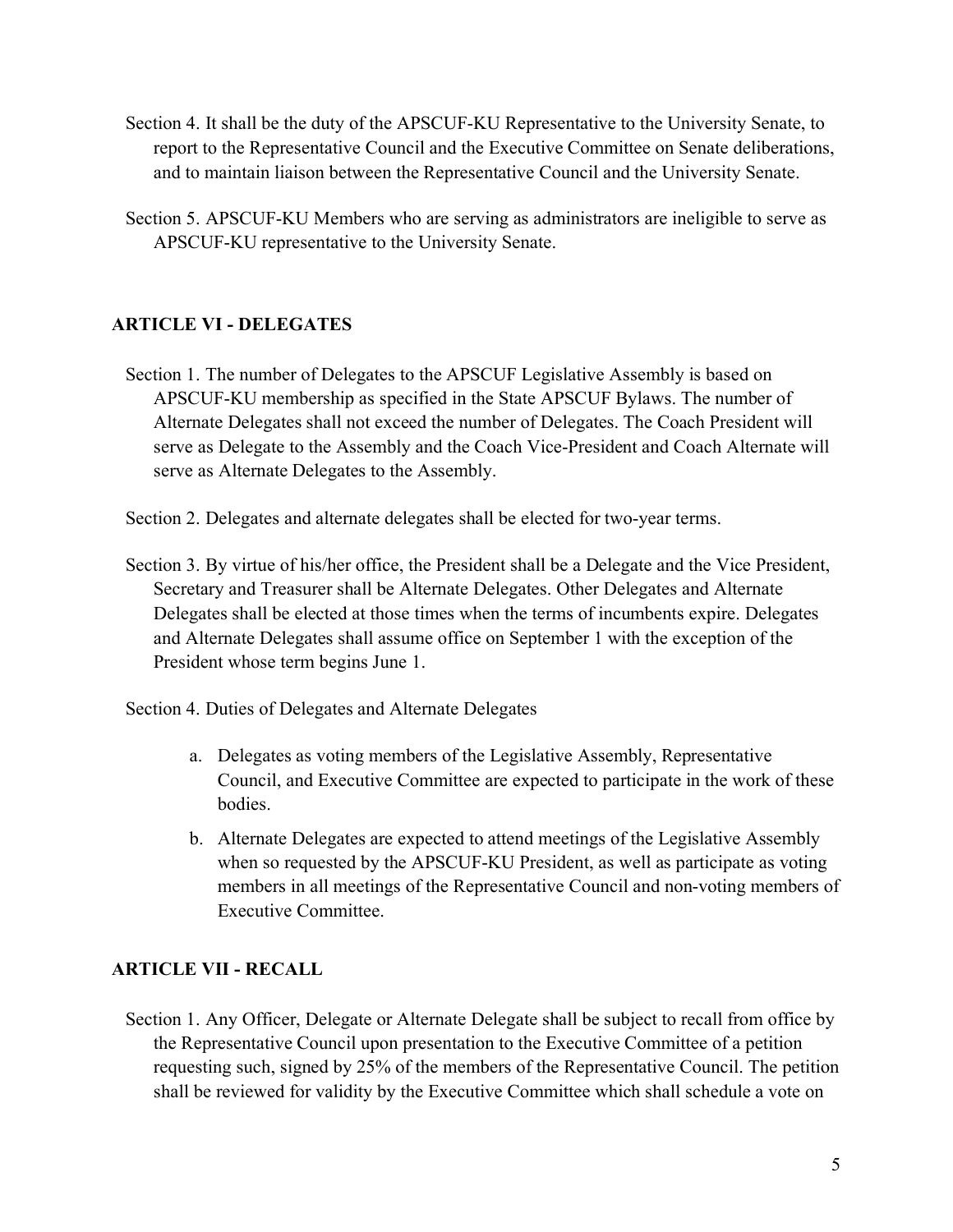recall of the Officer, Delegate or Alternate Delegate at a regular or special meeting of the Representative Council, but in no event later than the next regular meeting of the Representative Council. A two-thirds vote of the members of the Representative Council shall be required to call a meeting of the general membership, at which time a recall vote shall be taken. A vote to recall shall require a majority of the members present at this meeting. If the recall vote supports removal, the term of office of the Officer, Delegate or Alternate Delegate recalled shall terminate immediately.

#### **ARTICLE VIII - EXECUTIVE COMMITTEE**

- Section 1. The Executive Committee shall consist of the President, Vice President, Secretary, Treasurer, the Immediate Past President, (one term only), the APSCUF-KU Representative to the University Senate, the Delegates to the Legislative Assembly, the Coach President, the Coach Vice-President, and the Coach Alternate.
- Section 2. The Executive Committee shall see that the policies and instructions of the Representative Council are carried out, and shall administer the daily affairs of APSCUF-KU
- Section 3. The chairperson of the Grievance Committee shall be an ex-officio non-voting member of the Executive Committee
- Section 4. The Alternate Delegates will be non-voting members of the Executive Committee.
- Section 5. A quorum shall be one-half of the voting members of the Executive Committee
- Section 6. The Executive Committee is responsible for ensuring an independent audit of APSCUF-KU's finances be completed no later than June 30 of each year. The auditor shall be a bargaining unit member outside of Executive Committee, or a paid accountant.
- Section 7. The President shall distribute the agenda and all associated material to all members no later than one week prior to the meeting.
- Section 8. APSCUF-KU members who are serving as administrators are ineligible to be members of the APSCUF-KU Executive Committee.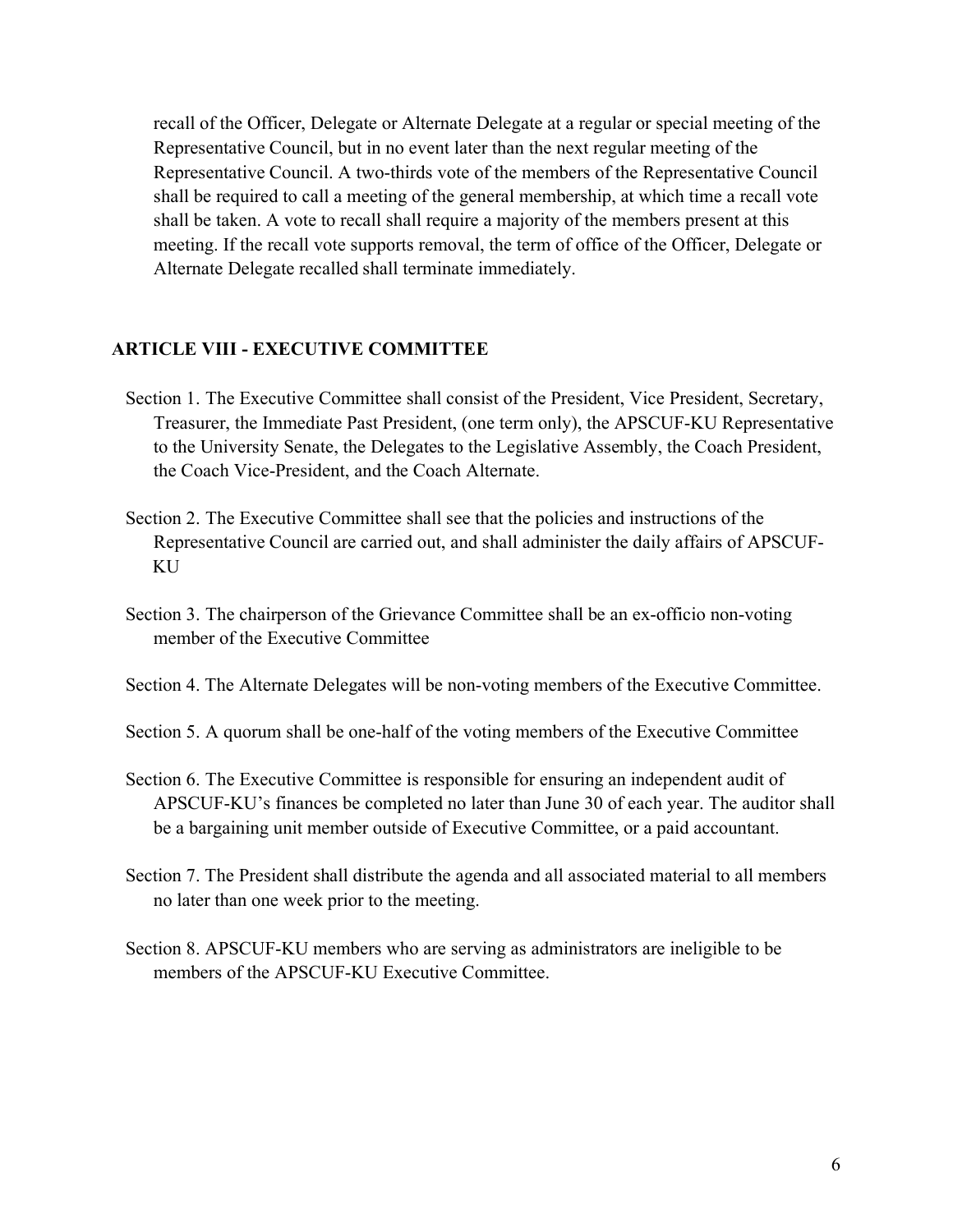#### **ARTICLE IX - REPRESENTATIVE COUNCIL**

Section 1. The Representative Council shall be the governing and policy making body of APSCUF-KU.

- Section 2. The Representative Council shall represent the bargaining units in [its] their relationships with management on all university-related matters.
- Section 3. The Representative Council shall be responsible for approving the guidelines and revisions of all contract committees.
- Section 4. The Representative Council shall consist of the members of the Executive Committee, the Alternate Delegates, the representatives from the academic departments and the coaches. A department with less than 15 APSCUF-KU members shall have one representative. Departments with 15 or more members as of February 1st of each year, and the coaches' bargaining unit, shall each have two representatives whose terms will be staggered with one representative entering Representative Council in the even-numbered years and the other in the odd-numbered years.
- Section 5. Departmental Representatives shall be elected by and from the APSCUF-KU members in their departments to serve two-year terms beginning on September 1 of the year of election. A Departmental Representative may designate another APSCUF-KU departmental member to represent the department at a meeting of the Representative Council if he/she is unable to attend, provided the President is notified prior to the meeting.
- Section 6. The Representative Council shall meet at least once a month during the academic year. Special meetings of the Representative Council shall be convened upon notification by the President or upon written petition to the President from at least eight members of the Representative Council. A quorum shall be one-half of the members of the Representative Council.
- Section 7. The President shall distribute the agenda and all associated material to all members no later than one week prior to the meeting. An item may be placed on the agenda upon written request to the President of any three members of the Representative Council.
- Section 8. The Representative Council shall have a Parliamentarian appointed by the President from the membership of Representative Council. The role of Parliamentarian shall be ratified by Representative Council each year.
- Section 9. Representative Council shall elect from its membership the APSCUF-KU Representative to the KU Committee on Committees.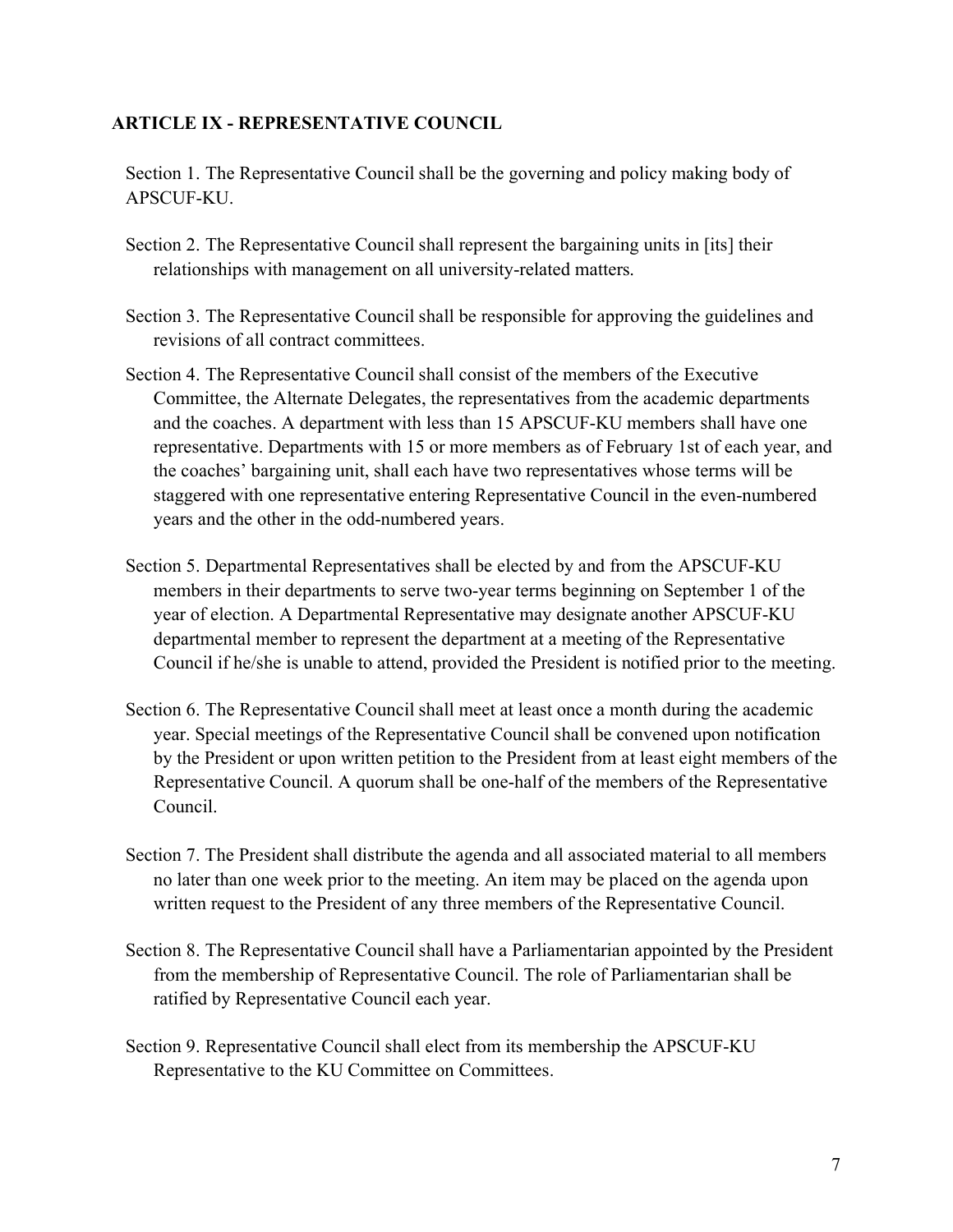- Section 10. The Representative Council members shall serve on at least one APSCUF-KU committee.
- Section 11. APSCUF-KU members who are serving as administrators are ineligible to be members of the APSCUF-KU Representative Council.

## **ARTICLE X - COMMITTEES**

- Section 1. Unless otherwise specified in the Bylaws, the President shall appoint each committee Chairperson from the membership of the Representative Council. Under exceptional conditions a chairperson who is no longer a member of Representative Council may continue in that capacity for up to two years after leaving Representative Council if reappointed each year by the President and ratified by the Representative Council. Unless otherwise specified in the Bylaws, other members of standing and ad hoc committees shall be appointed by the President from the general membership of APSCUF-KU. Each standing committee shall have at least three (3) members. The chairperson and membership of all standing committees shall be ratified by the Representative Council.
- Section 2. Appointed committee chairs and members serve at the pleasure of the President. Presidential power to appoint also includes the power to remove when ratified by the Representative Council. Appointment of the replacements for chairs or members of APSCUF-KU committees, when ratified by the Representative Council, shall result in immediate change or turnover in the composition of such committee, unless otherwise noted.
- Section 3. Periodic committee reports, including recommendations as to policy, or actions to be taken by APSCUF-KU shall be submitted to the Executive Committee, which shall transmit them to the Representative Council for its advice and/or consent.

Section 4. Standing Committees of APSCUF-KU are as follows:

a. Academic Concerns Committee

The Academic Concerns Committee is responsible for investigating conditions, collecting and analyzing data, and making recommendations regarding the working and intellectual environment of the University.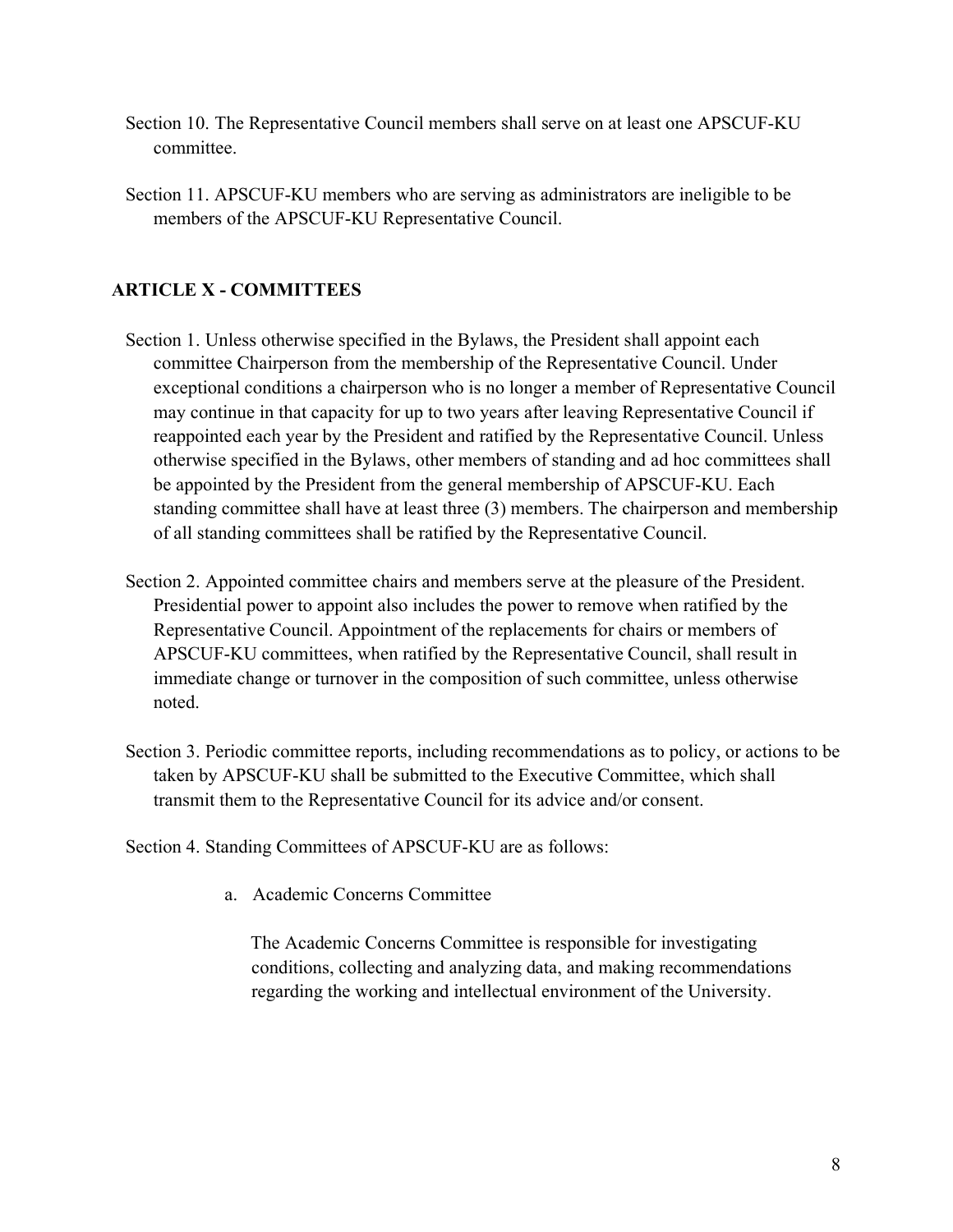#### b. Adjunct Faculty Committee

The Adjunct Faculty Committee shall be charged with addressing issues relative to both full-time and part-time temporary appointments and shall make recommendations as appropriate. Either current or past adjunct faculty who are now in regular faculty positions shall comprise the majority membership on this committee. One member of the Adjunct Faculty Committee shall represent APSCUF-KU on the State Adjunct Faculty Committee.

#### c. Athletic Concerns Committee

The Athletic Concerns Committee shall serve as a vehicle for gathering information related to the student athlete and athletic programs in an effort to identify relevant concerns. This committee shall include at least one coach. Issues presented for committee consideration may originate from any member of the university community. After reviewing the substance and credibility of issues presented, the committee will make specific recommendations regarding possible resolutions to the APSCUF Executive Committee.

#### d. Budget Committee

The budget Committee shall consist of the Treasurer and other members of APSCUF-KU but shall have no more than five voting members. The President of APSCUF-KU shall also serve as an ex-officio member, with no vote. The committee shall prepare the proposed annual budget for presentation to the Executive Committee for review prior to its submission to the Representative Council by the Treasurer. Members of the Representative Council shall receive copies of the proposed budget at least two weeks before they vote on the adoption of the budget. The Committee shall consider adjustments during the fiscal year and shall make recommendations to the appropriate policy-making bodies under the fiscal policies of APSCUF-KU. The Committee will be responsible for overseeing the chapter audit.

#### e. Black Faculty Liaison Committee

The Black Faculty Liaison Committee shall receive and gather information regarding working conditions and other issues related to Black faculty. The committee will bring such information to the attention of local APSCUF. The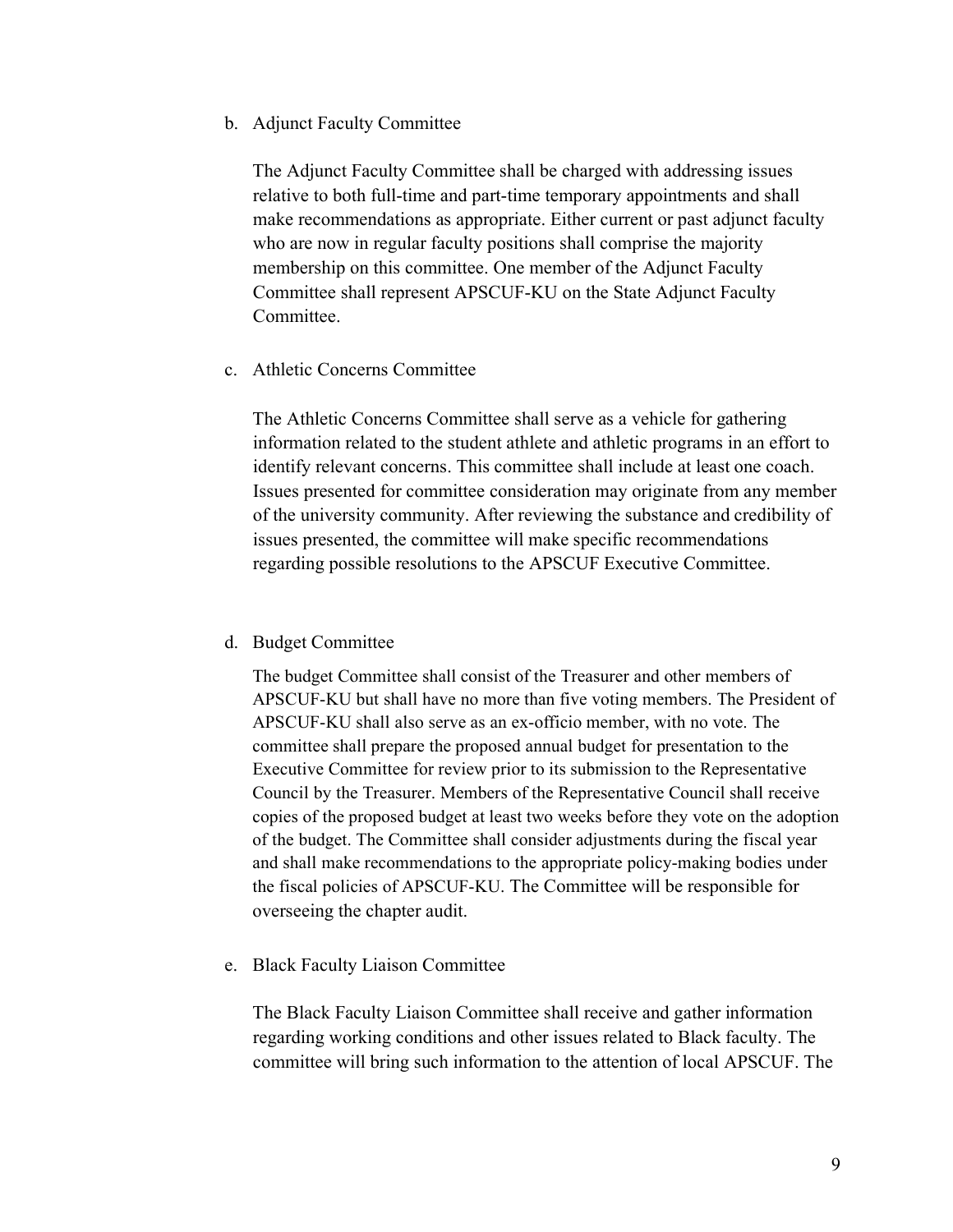committee may advise and make recommendations regarding these matters. The chairperson shall be elected by the committee.

f. Bylaws Committee

The Bylaws Committee will revise the local bylaws as needed. The Committee will also serve as liaison with the State Bylaws Committee. The Bylaws Committee must meet annually to review the local bylaws.

g. Coaches Committee

Pursuant to the Agreement between APSCUF and the State System, a Coaches Committee shall be organized by the coaches themselves for the purpose of addressing areas of common concern and interest of the coaches to appropriate University officials and/or organizations. This committee shall elect a chairperson and determine how it will organize itself in order to conduct business.

h. Coaches Grievance Committee

The Coaches Grievance Committee is responsible for receiving prospective grievances from coaches, attempting to resolve such grievances equitably, attending workshops and conferences dealing with the grievance process, and working with the State Grievance Committee and staff on all grievance matters. The Chairperson shall represent APSCUF-KU coaches as a member of the Coach's State Grievance Committee.

i. Coaches Meet and Discuss Committee

The Coaches Meet and Discuss Committee shall represent APSCUF-KU Coaches members in monthly meetings with management for the purpose of discussing matters related to the implementation of the coaches' Collective Bargaining Agreements (CBA). It is the responsibility of the Committee to reach agreement with management on local matters, when such agreement does not conflict with the CBA. The Committee shall include one member of the coach leadership, who shall serve as Chair and spokesperson. The remaining members shall be selected from the coach members of APSCUF-KU.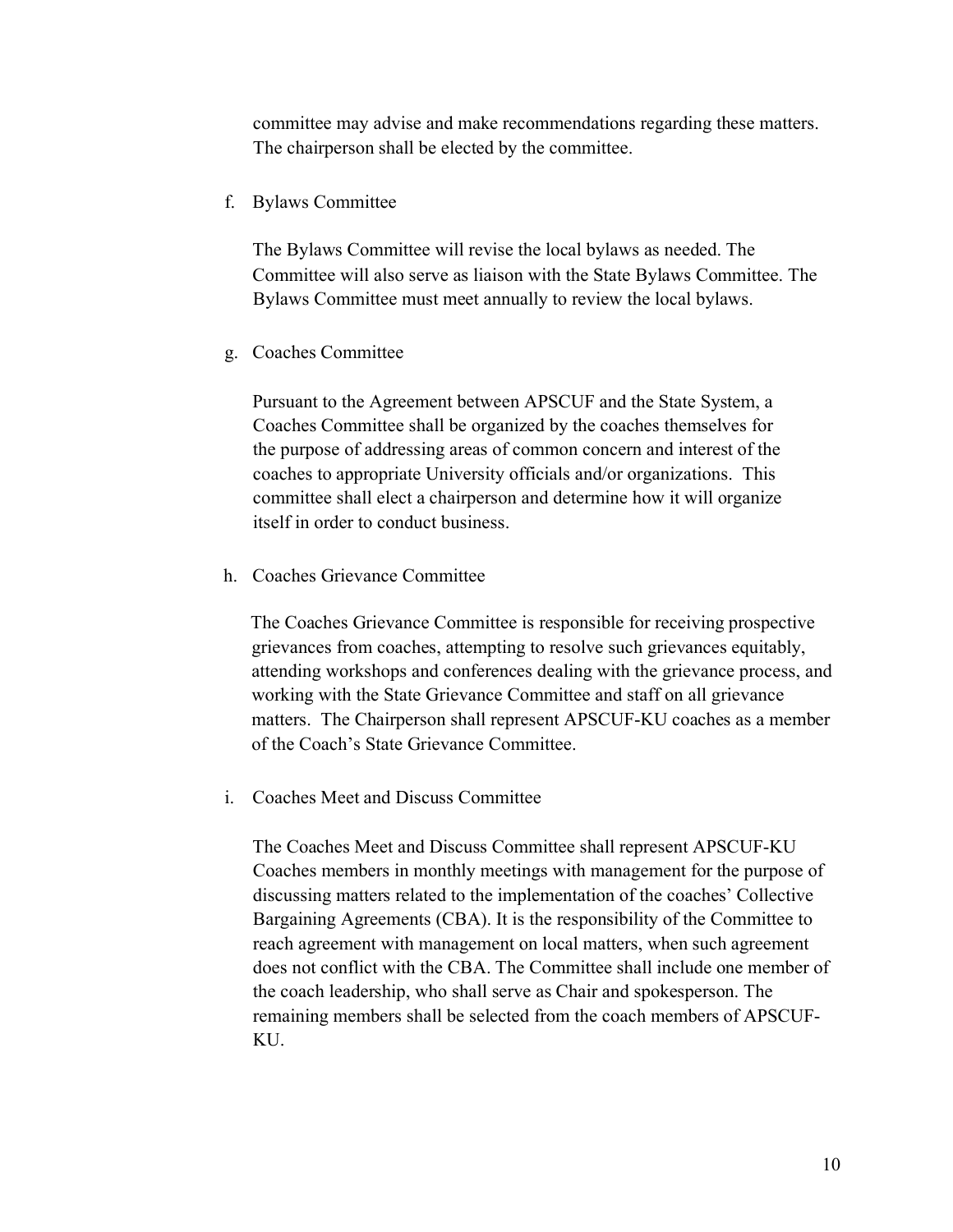#### j. Grievance Committee

The Grievance Committee is responsible for receiving prospective grievances, attempting to resolve such grievances equitably, attending workshops and conferences dealing with the grievance process, and working with the State Grievance Committee and staff on all grievance matters. The Chairperson shall represent APSCUF-KU as a member of the State Grievance Committee. The coach member shall serve on the Coaches' State Grievance Committee.

k. Health and Welfare Committee

The Health & Welfare Committee shall be responsible for disseminating pertinent APSCUF Health and Welfare information to members. The committee will also consider special health related opportunities for Faculty.

The Chairperson of this committee is considered the KU Health & Welfare Specialist and will represent APSCUF-KU as a member of the State Health & Welfare Committee and sits on the University Wellness Committee. Additionally, the Chair (along with the President and Vice President) considers Sick Leave Bank approval on a case by case basis. The Chair is the liaison between faculty and the PA Faculty Health and Welfare Fund (dental and vision) office.

l. The International Faculty Caucus

The International Faculty Caucus (IFC) will promote and celebrate diversity, collaborate with other organizations, groups and caucuses, and address issues that confront international faculty from legal, social and cultural perspectives. IFC will also contribute to Kutztown University's commitment to diversity by providing a supportive forum for networking as well as serving as advocates for the interests and needs of KU's international faculty.

#### m. The Latinx Faculty Caucus

The Latinx Faculty Caucus will identify issues related to the working conditions of Latinx faculty members and will bring the issues to the local APSCUF chapter Executive Committee. The caucus will advance issues relevant to the working lives of Latinx faculty and will promote understanding and appreciation of linguistic, cultural, and social characteristics and perspectives of those who identify as Latinx.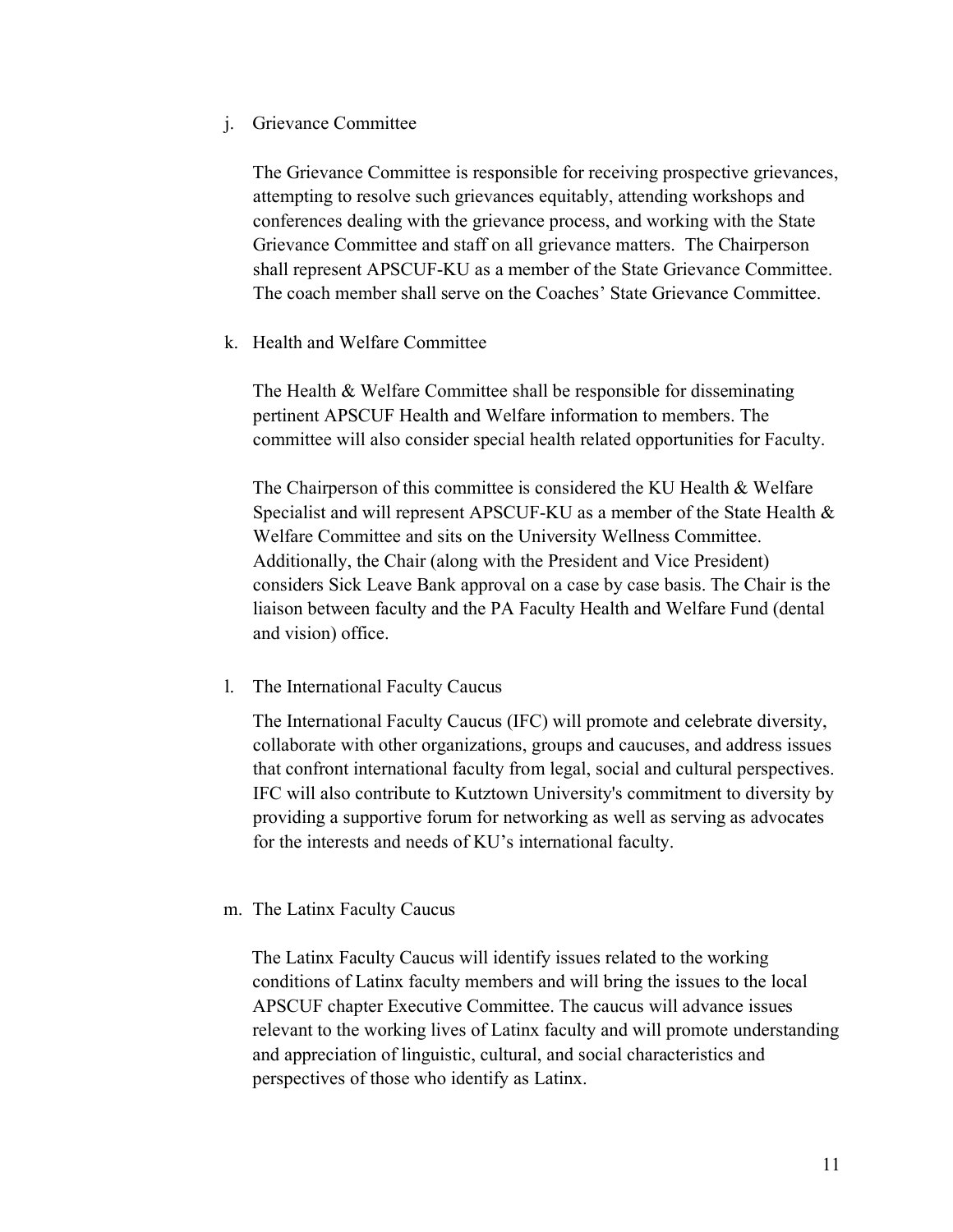n. Legislative Committee

The Legislative Committee is responsible for identifying issues that influence public higher education in Pennsylvania. The Legislative Committee shall inform the membership of its findings. The Chairperson shall represent APSCUF-KU as a member of the State Legislative Committee. The CAP (Committee for Action in Politics) Chairperson shall be an ex officio member of the Legislative Committee.

o. Meet and Discuss Committee

The Meet and Discuss Committee shall represent APSCUF-KU in monthly meetings with management for the purpose of discussing matters related to the implementation of the faculty and coaches' Collective Bargaining Agreements (CBA). It is the responsibility of the Committee to reach agreement with management on local matters, when such agreement does not conflict with the CBA. The Committee shall include the Vice President, who shall serve as Chair and spokesperson, the Grievance Chairperson, and the President.

p. Membership Committee

The Membership Committee is responsible for making APSCUF-KU an inclusive organization whose strength lies in collective participation. Through direct outreach to the membership, the committee will solicit concerns from the regular and temporary faculty as well as the coaches and develop effective methods to address them. The committee will also identify potential leaders and mentor them toward key positions in the local. In concert with the APSCUF-KU office manager, the Committee shall maintain a current membership list and report changes in membership to State APSCUF. The Chairperson shall represent APSCUF-KU as a member of the State Membership Committee.

q. Mobilization Committee

The Mobilization Committee is responsible for planning, organizing, and executing any labor action, including a strike, specifically required of local chapters by state APSCUF, Members appointed to the Committee maybe assigned by the chairperson to fulfill roles as Picket Chair, Picket Captain, and others as needed. The Chapter President and Vice—President shall serve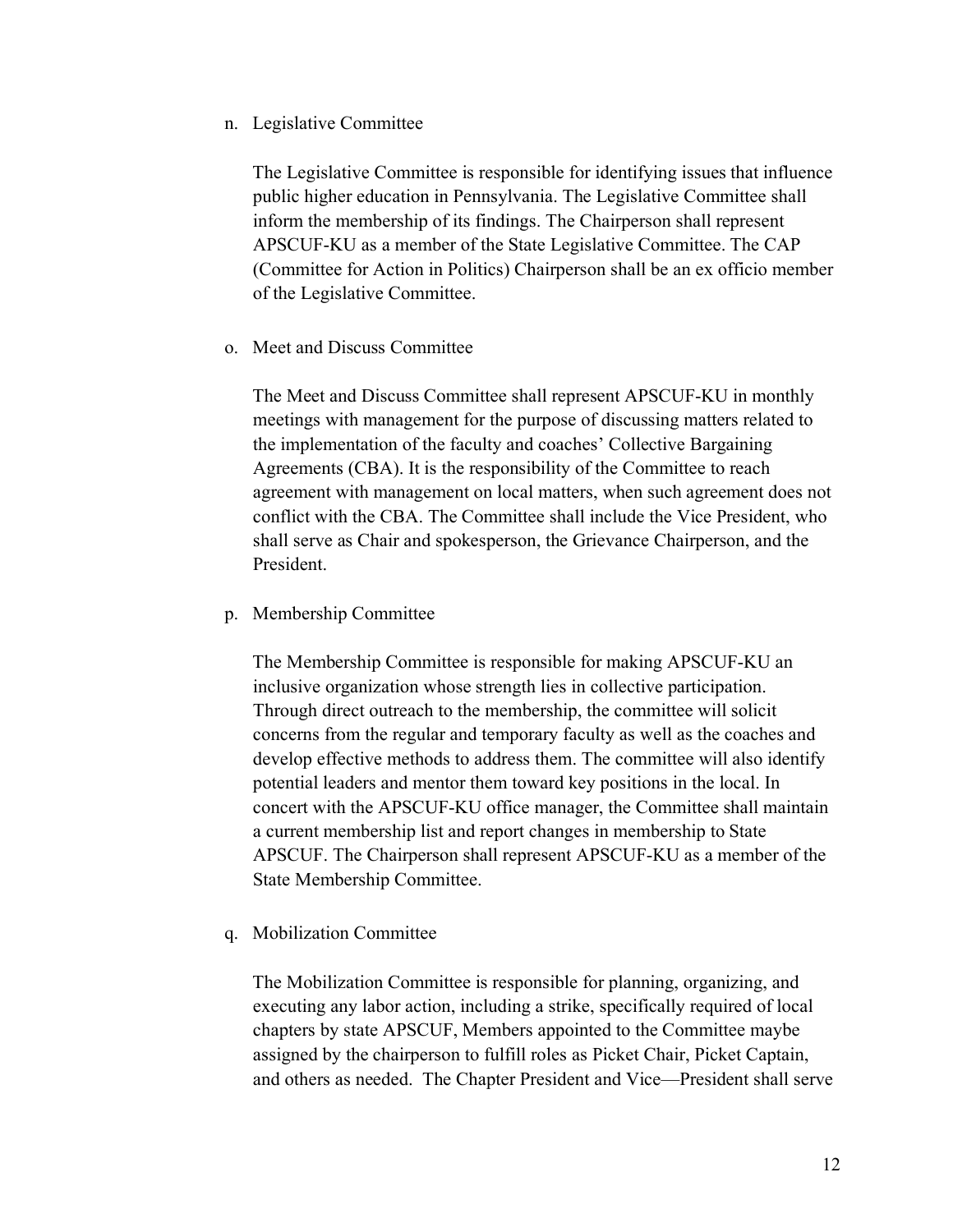as ex-officio members of the Committee. The Chairperson shall represent APSCUF-KU as a member of the State Mobilization Committee.

r. Nominations and Elections Committee

The Nominations and Elections Committee consisting of three or more members shall be elected by the Representative Council. The Nominations and Elections Committee is responsible for conducting nominations and elections for APSCUF-KU officers, delegates, alternate delegates; members of the Promotion, Tenure, and Sabbatical Leave Committees; APSCUF Rep. To the University Senate; and any special elections as may arise. Election dates and the total number of votes cast for each candidate shall be reported to the State APSCUF office by the Nominations & Elections Committee

s. Public Relations Committee

The Public Relations Committee should be available, as appropriate, for assisting the President in the publication of the APSCUF KU Newsletter. The Committee shall also seek out and develop other avenues beneficial to APSCUF-KU and its public image.

t. Social Justice Committee

The Social Justice Committee shall receive and gather information regarding working conditions and other social justice related concerns. The Committee will bring such information to the attention of the local APSCUF Executive Committee and the Legislative Assembly as necessary. The Committee may advise and make recommendations concerning social justice related concerns to these bodies. The chairperson shall be elected by the committee and shall represent APSCUF-KU as a member of the State APSCUF Social Justice Committee.

u. Student Liaison Committee

The Student Liaison Committee shall be responsible for establishing and maintaining communication between the Kutztown University Student Organizations and APSCUF-KU. The Committee is also responsible for selecting students to receive APSCUF-KU scholarships and awards.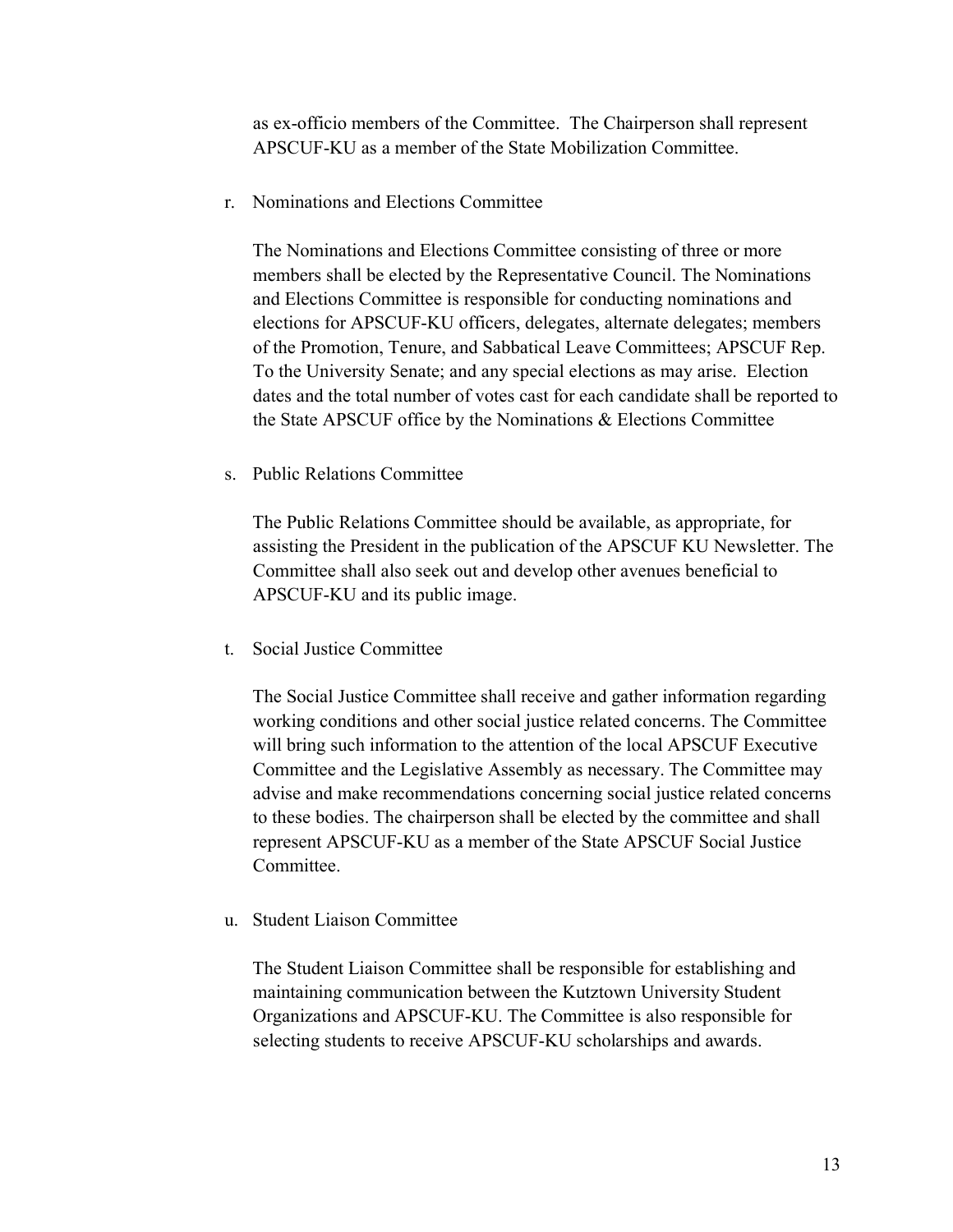- Section 5. Any additional standing committees may be created through the amendment procedure.
- Section 6. The President shall establish *ad hoc* committees as deemed necessary, subject to ratification by the Representative Council.
- Section 7. Faculty Contractual Committees

The four contractual committees of the faculty CBA (Curriculum, Promotion, Sabbatical Leave, and Tenure) shall submit to the APSCUF- KU Representative Council for approval all rules of operation and any subsequent procedural changes recommended by any of these future committees.

Section 8. APSCUF-KU members who are serving as administrators are ineligible to serve as a member on any APSCUF-KU contractual committee.

## **ARTICLE XI - ELECTIONS**

Section 1. APSCUF-KU Officers, Delegates and Alternate Delegates

- a. The Nominations and Elections Committee shall present a slate of at least two candidates for each position, when possible, at least three weeks before the election.
- b. For a period of two weeks following announcement of this initial slate, the Nominations and Elections Committee shall accept additional nominations for APSCUF-KU Officers Delegates or Alternate Delegates by a petition of 10 APSCUF-KU members, signed by the nominee.
- c. The Nominations and Elections Committee shall conduct the election of APSCUF-KU Officers Delegates, and Alternate Delegates prior to April 15.
- d. Election of APSCUF-KU Officers shall be by a majority of votes cast. Delegates and Alternate Delegates shall be elected by a plurality.
	- 1. In case a position is not elected on the first ballot, the candidate with the lowest number of votes shall be dropped, and a second ballot shall be sent to the membership.
	- 2. On each subsequent ballot, the candidate with the lowest number of votes shall be dropped, until a candidate is elected to office.
- e. The Nominations and Elections Committee shall report the results of the election to the President who shall announce the results to the membership.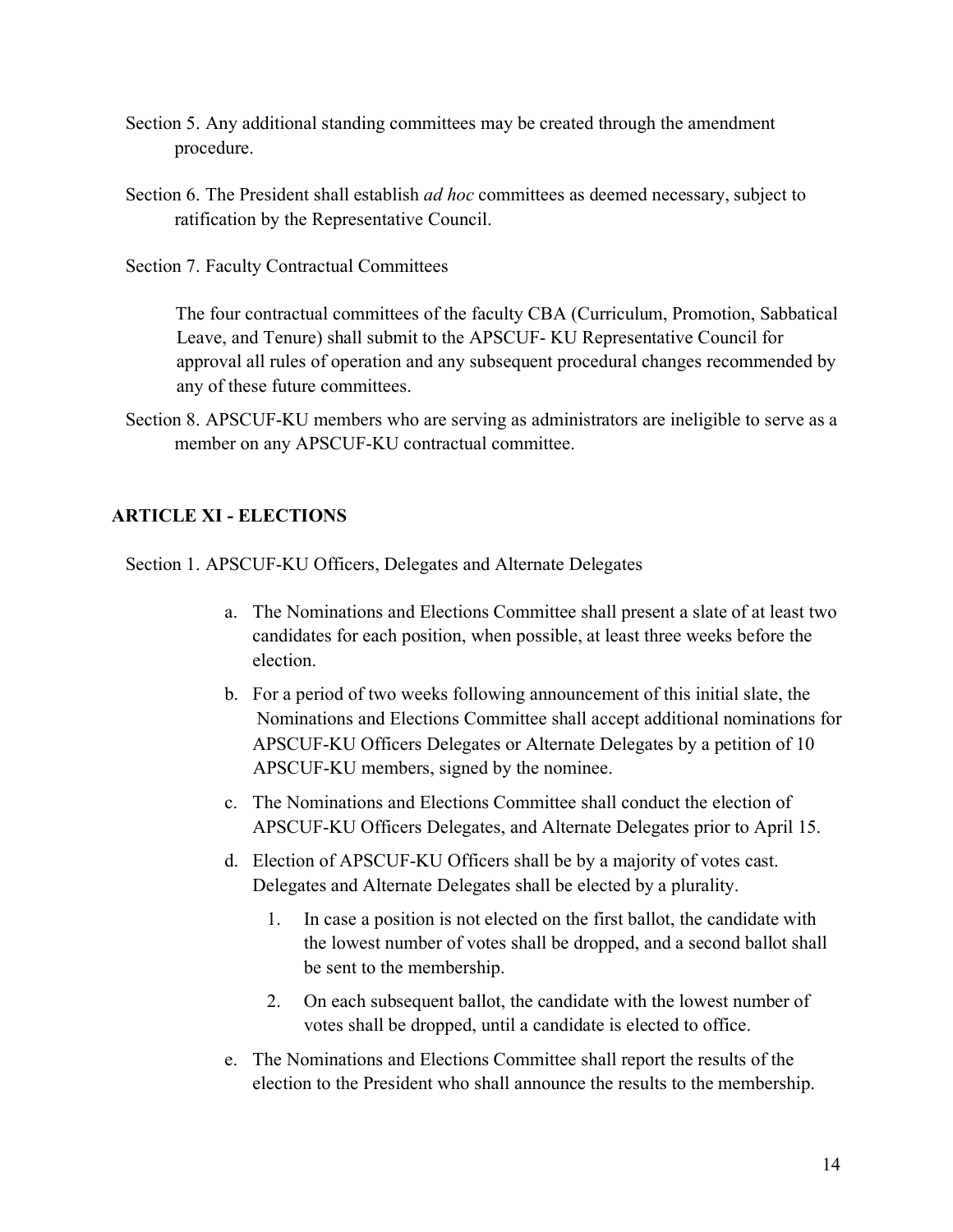#### Section 2. Faculty Contractual Committees

- a. The Nominations and Elections Committee shall be responsible for nominations and elections to the following contractual committees: Promotion Committee, Sabbatical Leave Committee, and Tenure Committee.
- b. All regular faculty are eligible to serve except that the following restrictions shall apply:
	- 1. A faculty member may serve on only one of these committees at a time.
	- 2. A faculty member is prohibited from serving on any of these committees if a spouse or other member of his/her immediate family is to be an applicant during the time of his/her membership on the committee.
	- 3. A faculty member is prohibited from serving on any of these committees to which he/she has made, or is planning to make, application for its consideration.
	- 4. The President, Vice President, and Grievance Chairperson are prohibited from serving on the University Promotion, Sabbatical leave, and Tenure Committees.
	- 5. Only one faculty member from a department may serve on the Promotion, Tenure, or Sabbatical Leave committees at one time.
	- 6. A faculty member must be tenured prior to his/her nomination to serve on either the Tenure or the Promotion Committee.
- c. The election procedure shall be as follows:
	- 1. A willingness to serve form shall be transmitted to all eligible faculty.
	- 2. A primary ballot of candidates shall be constructed so as to include all eligible faculty members who are willing to serve.
	- 3. From the results of this primary ballot, a final ballot for each committee shall be constructed containing no more than twice as many candidates as there are committee vacancies.
	- 4. In both the primary and final balloting, winners are those who receive the greatest number of votes.
- d. The Nominations and Elections Committee shall report the results of the election to the President who shall announce the results to the membership.
- e. In the case of a vacancy for a position, the Nominations & Elections Committee will run a special election to fill the vacant position.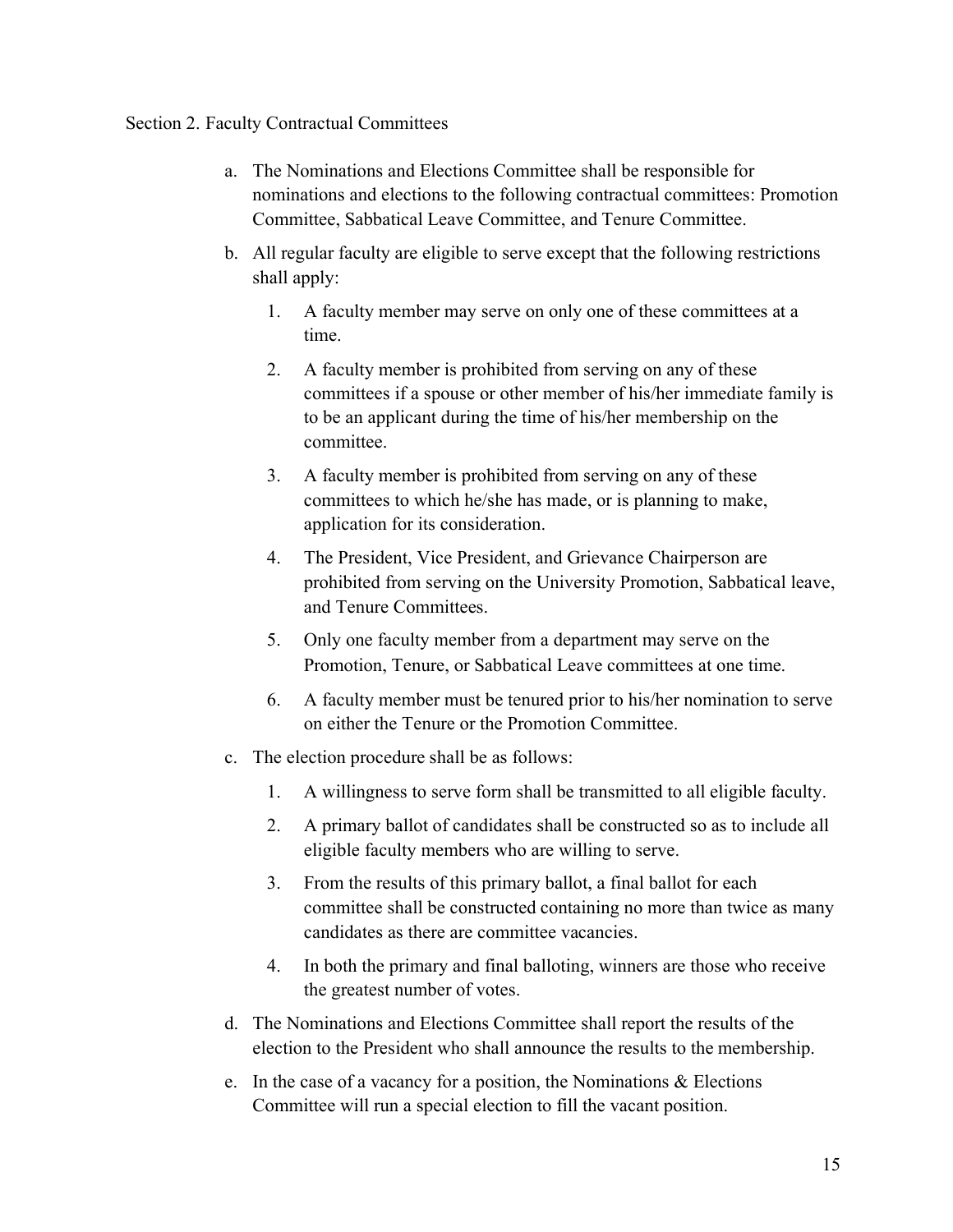- f. Failure of contractual committee members to fulfill bargaining unit committee duties, including, but not limited to, failure to attend committee meetings and failure to observe contractual provisions and/or relevant committee guidelines, can result in recall procedures.
	- 1. Recall action can be initiated by a majority vote of the whole contractual committee or by a petition requesting such, signed by 25% of the members of the Representative Council.
	- 2. The contractual committee member will be recalled and immediately removed from the committee upon a 2/3 vote of the whole Representative Council or by a majority vote of a general membership meeting called by the Representative Council.
	- 3. If recall procedures result in the removal of a contractual committee member, the nominations and elections committee shall be responsible for conducting a special election to fill the vacancy.

#### Section 3. Coaches Leadership Team

- a. The Coaches Leadership Team shall be responsible for nominations and elections to the following coach leadership positions: Coach President, Coach Vice-President, and Coach Alternate.
	- 1. A member of the Coach Leadership Team will solicit nominations for each position. Coach members of APSCUF-KU will vote on each position.
	- 2. Election of positions for the Coaches Leadership Team shall be by majority vote.

#### **ARTICLE XII – SERVICE WHILE ON SABBATICAL LEAVE**

Faculty members who are on sabbatical leave are ineligible to serve as an Officer, member of a contract committee, or chair of an APSCUF committee. Faculty members who know they will be on sabbatical leave during a term of office/position should consider not running for that office/position.

#### **ARTICLE XIII - PARLIAMENTARY AUTHORITY**

Robert's Rules of Order, newly revised, shall be the authority on all questions of procedures not otherwise provided for in this Constitution.